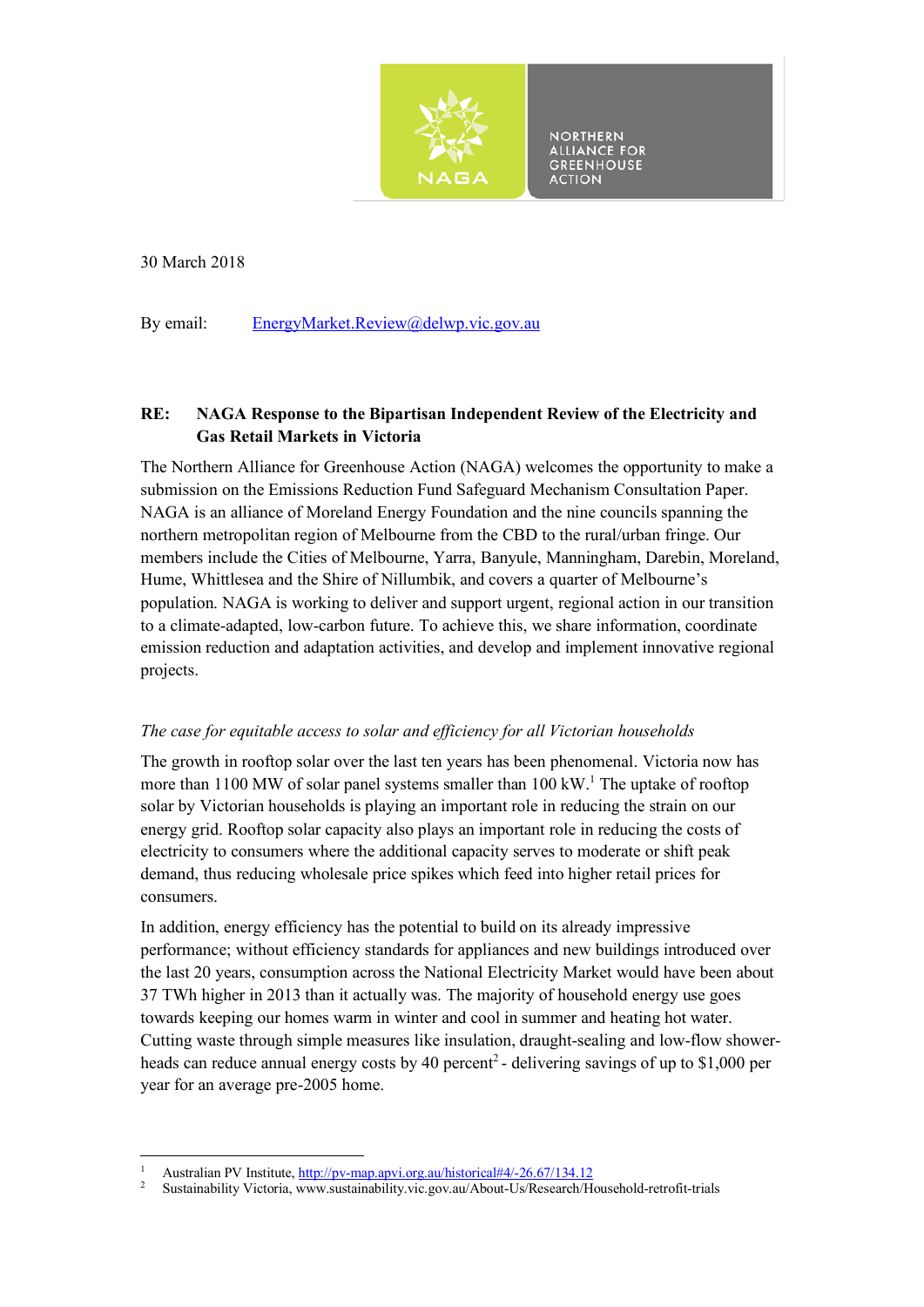

Efficiency improvements also deliver rapid, cost-effective emission reduction opportunities. Recent analysis identified efficiency as the number one global action to achieve peak emissions by 2020 and significant declines by  $2030<sup>3</sup>$  while building efficiency improvements could deliver more than one quarter of Australia's commitments under the Paris Agreement.<sup>4</sup>

Given the aforementioned benefits of household efficiency and solar, NAGA welcomes the Review's acknowledgement of the role of efficiency, expressed in Recommendation 6B:

"The Victorian government to support programs that help low income and vulnerable households reduce their energy consumption".

NAGA urges the government to consider the role that efficiency and rooftop solar can play and commit to addressing the range of barriers that prevent much larger scale take-up of efficiency and solar by all Victorians.

## *Leverage complementary sources of investment*

 

While household retrofit programs continue to be financed largely through a direct government investment model, available public funding will limit scale and ambition and therefore assist a far smaller percentage of homes. Furthermore, while Victoria's most vulnerable households should be a priority for public assistance, the public policy justification for spending public money on private assets such as investment properties is less clear.

Hence, government should seek to leverage complementary sources of investment to allow for increased ambition and reach to diverse groups of households. Key opportunities include:

- Establishment of a state-wide revolving capital fund to give local government the option of offering *Environmental Upgrade Agreement* rates-based financing for solar and efficiency upgrades to residents. Such financing helps overcome the upfront cost barriers faced by low income households, while allowing repaid capital to be returned to government or re-invested in further programs. The *Solar Savers* initiative which is financing solar for aged pensioners across 22 council areas, and the proposed amendment to the Local Government Act to extend EUA financing to residential properties, provide an excellent foundation on which to build a state-wide revolving fund scheme.
- Partnering with energy retailers to co-finance efficiency and renewable energy retrofits. Co-financing to expand the revolving capital fund as well as data-sharing arrangements (see below) would support the expansion of low-cost retrofit financing

<sup>&</sup>lt;sup>3</sup> IEA 2015, *World Energy Outlook: Special report on energy and climate change*, International Energy Agency, www.iea.org

<sup>4</sup> ASBEC 2016, *Low Carbon, High Performance: How buildings can make a major contribution to Australia's emissions and productivity goals*, Australian Sustainable Built Environment Council, http://www.asbec.asn.au/research-items/low-carbon-high-performance-report/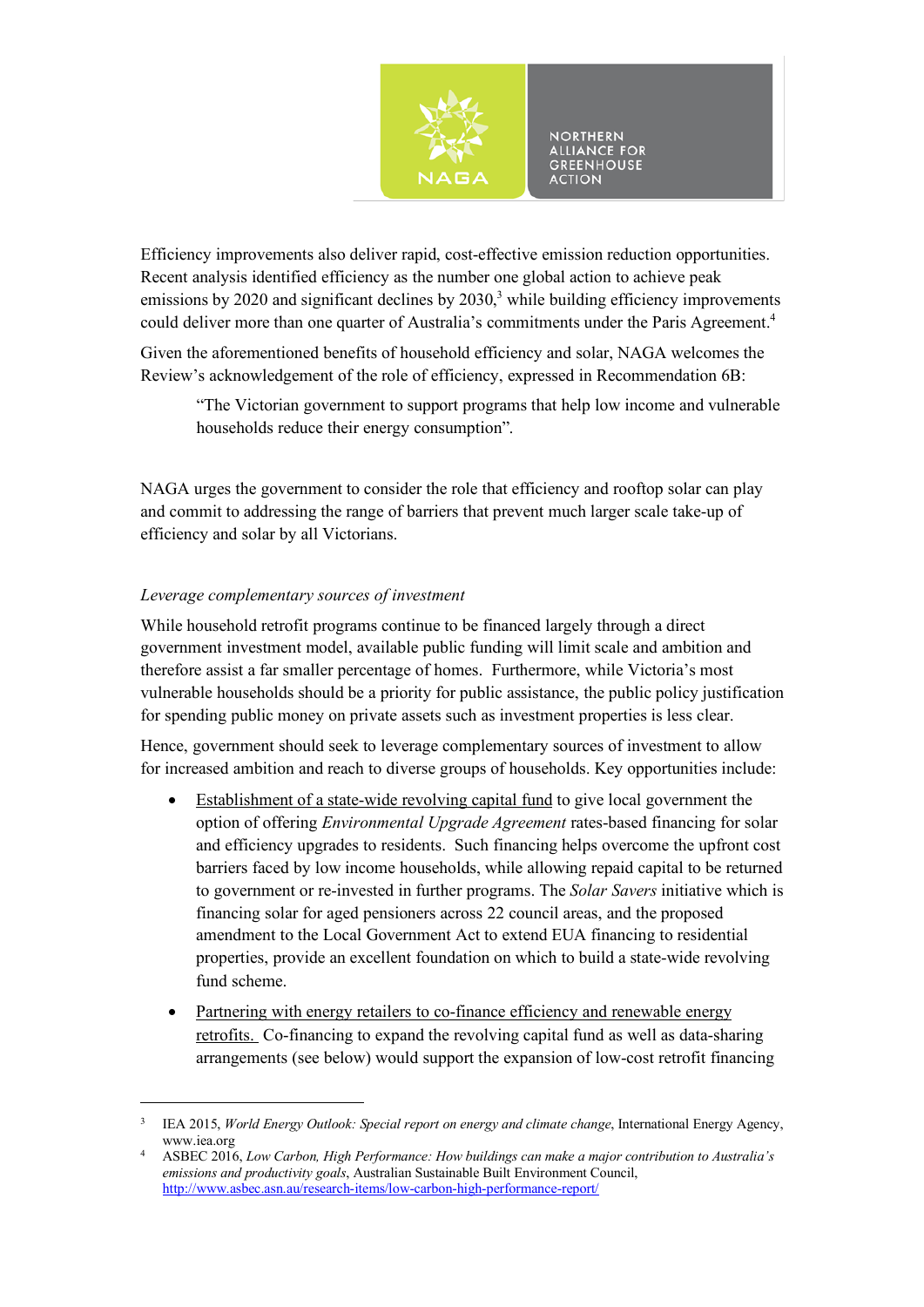

**NORTHERN ALLIANCE FOR**<br>GREENHOUSE **ACTION** 

options to households beyond aged pensioners, particularly non concession-card holding households with high housing and transport costs who are at increasing risk of energy hardship. Opportunities for further expanding the capital fund through collaboration with private lenders, social impact investors or philanthropic organisations should also be explored.

- Raising Victorian Energy Efficiency Target beyond 2020. Recent industry analysis indicates the Victorian Energy Upgrade Scheme is delivering savings 44 percent above that required to achieve current targets, at 50 percent below expected  $cost^5$ . At the same time, activity is currently dominated by commercial lighting, leaving significant efficiency opportunities in the residential sector untapped. This suggests there is ample scope for cost-effectively achieving much higher targets while kickstarting activity in the residential sector. In addition, establishing a priority household sub-target would ensure low-income and disadvantaged households benefited from expansion of the scheme. Costs and risks to retailers associated with reaching these households would be mitigated by complementary investment in targeted outreach and delivery programs (see below).
- Setting minimum efficiency standards for rental properties. The generally poor efficiency performance of Victoria's rental housing stock is exposing renters, many of whom are low income to high energy bills and health risks. However, the wellestablished 'split incentive' facing landlords and tenants is hindering much needed investment in improvements. As voluntary measures and incentives have been shown to be ineffective $<sup>6</sup>$  and there is limited justification for investing public money in</sup> private assets, the only way to overcome the split incentive is to set minimum efficiency standards at the point of lease. The current review of the *Residential Tenancies Act* provides a unique opportunity to deliver this long overdue reform. Minimum standards for health, safety and amenity are being considered. Including basic efficiency measures such as insulation in these standards would catalyse (individually relatively small, but collectively significant) investment in rental housing that will not otherwise happen.

#### *Reduce delivery costs to increase impact of retrofit programs*

 

Separate delivery models are currently being developed for the *Home Energy Assist* and Latrobe Valley *Home Energy Upgrade* programs. This is contributing to potentially higher than necessary program overhead costs. Developing a statewide shared services model, based on partnerships with local government and the community sector would provide the necessary

<sup>5</sup> https://eecca.org.au/news/highly-successful-nsw-and-vic-energy-savings-schemes-over-deliver-under-costtime-to-increase-targets-10-july-2017

 $\frac{6}{100}$  Lovering, M. 2013, 'Can low income tenants rent an energy efficient home?', AHURI Evidence Review 040, www.ahuri.edu.au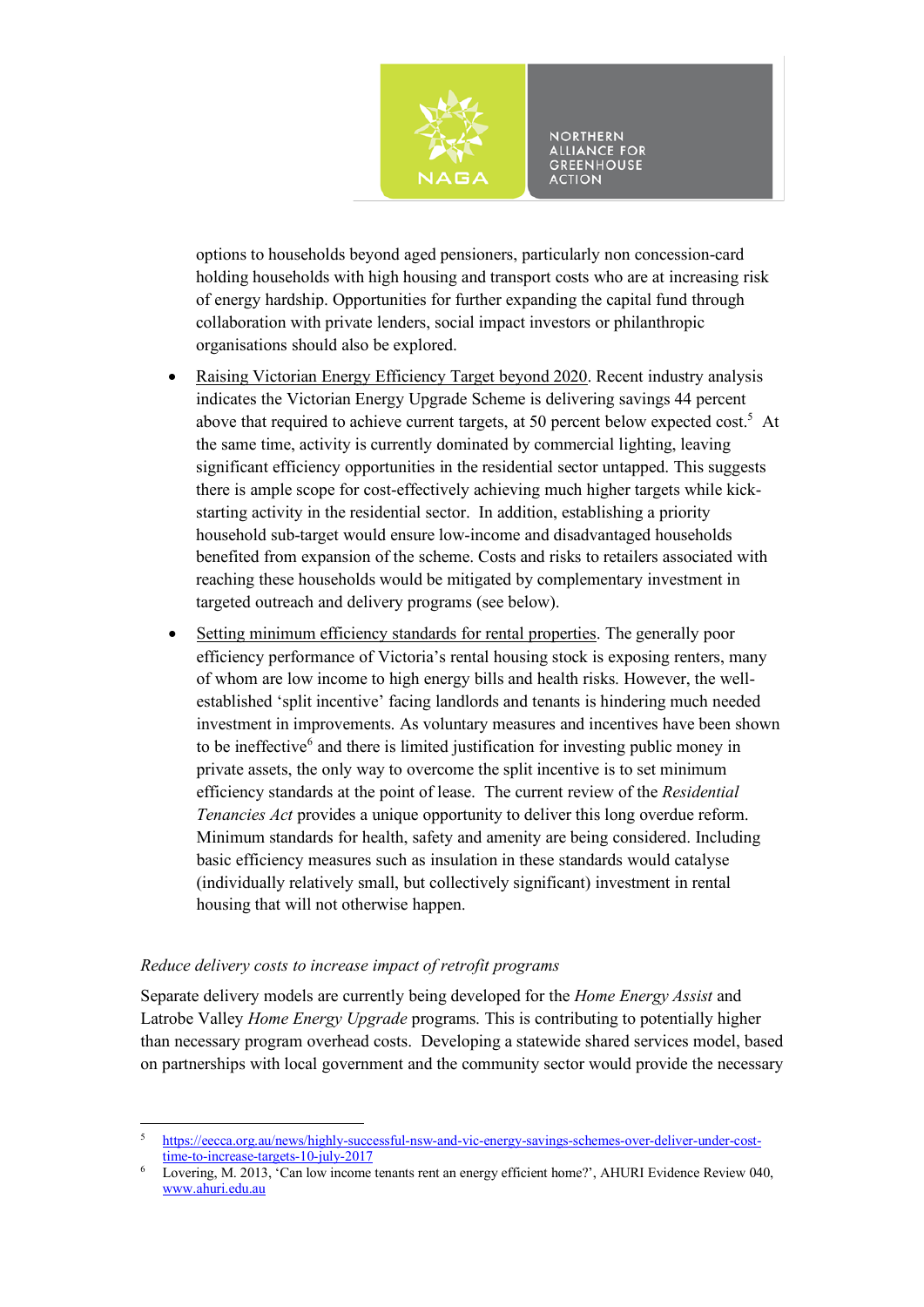

risk mitigation and quality assurance, but in a more cost-effective way – leaving a greater proportion of available funds for investment in more home retrofits.

The shared services model being developed through the *Solar Savers Program* could provide a model for a state-wide delivery approach, embedded in a broader home energy service providing tailored efficiency and solar advice, finance and services according to individual household need (see below).

Providing streamlined referral services for households with different needs would also reduce the costs of targeting and recruiting households to individual programs. Instead, local government, community sector organisations and energy retailers already in contact with households in need, would have an easily accessible means of referring them to relevant programs. This would also assist in minimising the costs of delivering a priority household sub-target within VEUP.

#### *Partner with retailers to drive data innovation*

Victorian households in need of assistance to access solar and efficiency upgrades are more diverse than low income or concession card-holding households alone. A growing segment of retailer hardship program participants are larger families with high energy use combined with high transport and/or housing costs.<sup>7</sup> Effectively targeting interventions to these high usage, but financially struggling households will maximise environmental and social benefits. However, data-sharing limitations are hindering the effective targeting of these households.

Government has an opportunity to partner with energy retailers to drive innovation in program delivery through open data arrangements. Amalgamation of diverse data sets on energy consumption, outstanding debt, concession card eligibility and location would enable the cost-effective targeting of programs to households with specific needs within discrete geographic areas.

#### *Solar incentives for landlords*

 

Several innovative financing mechanisms are being offered by companies such as Sun Tenants and Matter which allow landlords and tenants to split the benefit of solar.<sup>8</sup> Victoria should follow Queensland's lead in providing support to help these models reach scale.<sup>9</sup> However, careful attention is needed to ensure tenants are not left worse off and vulnerable tenants are protected.

<sup>7</sup> http://aglblog.com.au/2015/09/effective-support-for-vulnerable-households-closing-the-gap-between-capacityto-pay-and-cost-of-consumption-part-2/

<sup>8</sup> For example, SunTenants www.suntenants.com; Matter http://matter.solar/

<sup>9</sup> \$4 million trial targeting up to 1,000 properties https://www.dews.qld.gov.au/electricity/solar/solarfuture/rental-properties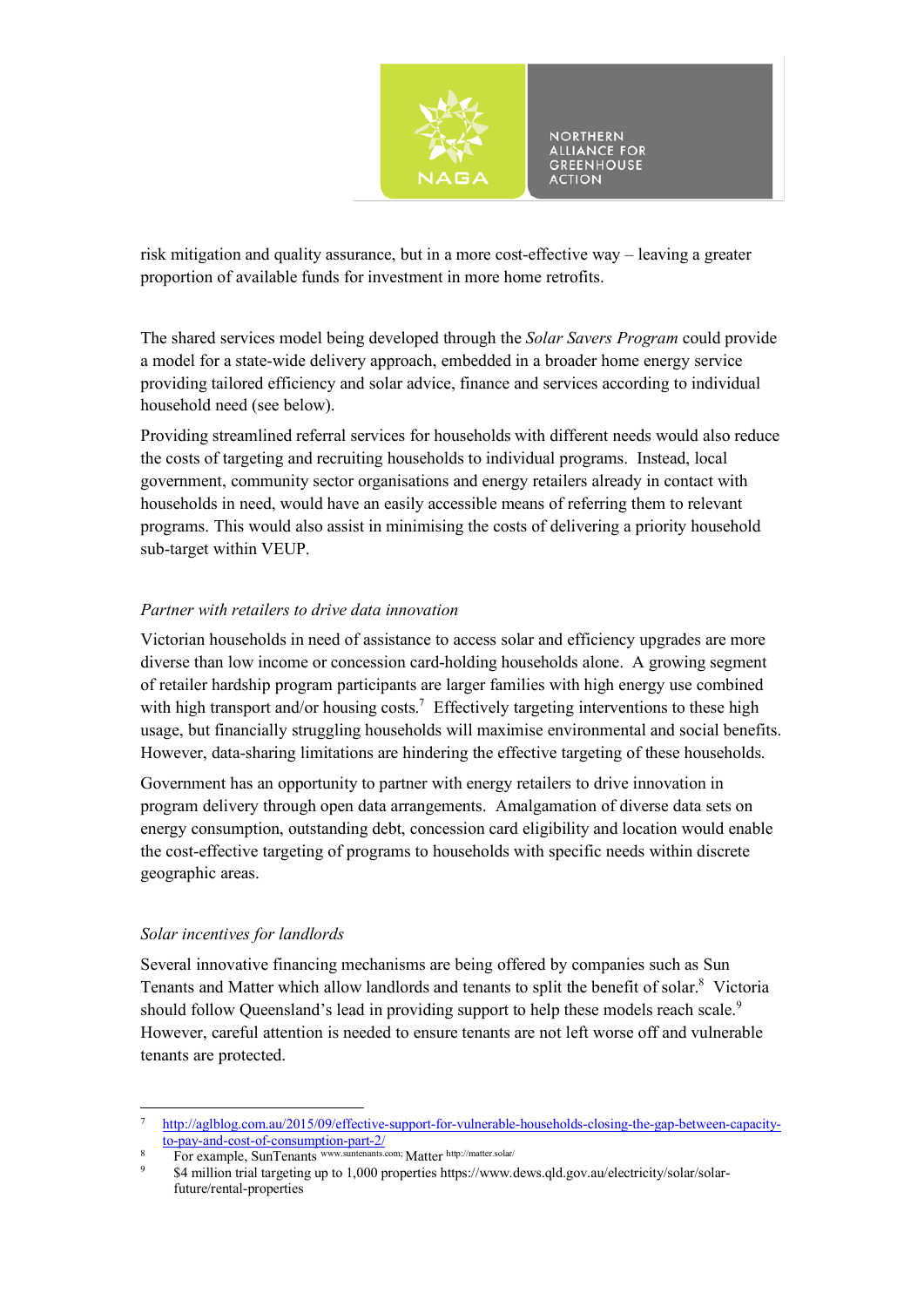

#### *Protect consumers*

Affordable supply of energy is essential to health, wellbeing and social participation. But as the energy market becomes more complex, with a wide range of new products, technologies and services entering the market, the way we engage with the system – both as consumers and producers of energy services – is changing. As the system evolves and becomes more complex, we need to make sure consumers particularly vulnerable consumers, remain protected.

There are two broad categories of reforms to our consumer protection regime we need to actively progress now – addressing barriers to informed decision-making by consumers in an increasingly complex market, and making sure consumers are protected when things go wrong.

A number of initiatives could be adopted in the short to medium term, including:

- Requiring energy service providers to identify the consumer's purpose in acquiring a service, to ensure it is appropriate;
- Testing the need for and best ways to help customers make good decisions; and
- Expanding the jurisdiction of the Energy and Water Ombudsman of Victoria (EWOV) – the main port-of-call for settling consumer disputes – to cover the providers of new energy products and services such as solar leasing, residential battery storage, electric vehicles and community energy projects.

The acknowledgement in Review recommendations of the limitations to EWOV's jurisdiction is welcome, as is current work being progressed by EWOV in this policy space. But there is an opportunity to go further to implement a comprehensive reform agenda as outlined by consumer advocates.<sup>10</sup> Voluntary initiatives are also emerging, such as the Clean Energy Council Solar Retailer Code of Conduct, which allows leading Australian solar energy companies to 'show their commitment to responsible sales and marketing activities, and solar industry best practice.'11

## *Conclusion*

The energy system is undergoing rapid change. If we recognise the great opportunity this offers – to decarbonise our electricity sector, to increase the equity in the provision of energy services, to become more efficient in how we use energy, and to empower consumers – then regulators and policy-makers can ensure that technological change leads to widespread

 <sup>10</sup> CALC 2016, *Power Transformed*, Consumer Action Law Centre

<sup>11</sup> Clean Energy Council, *Solar Retailer Code of Conduct* https://www.solaraccreditation.com.au/retailers.html